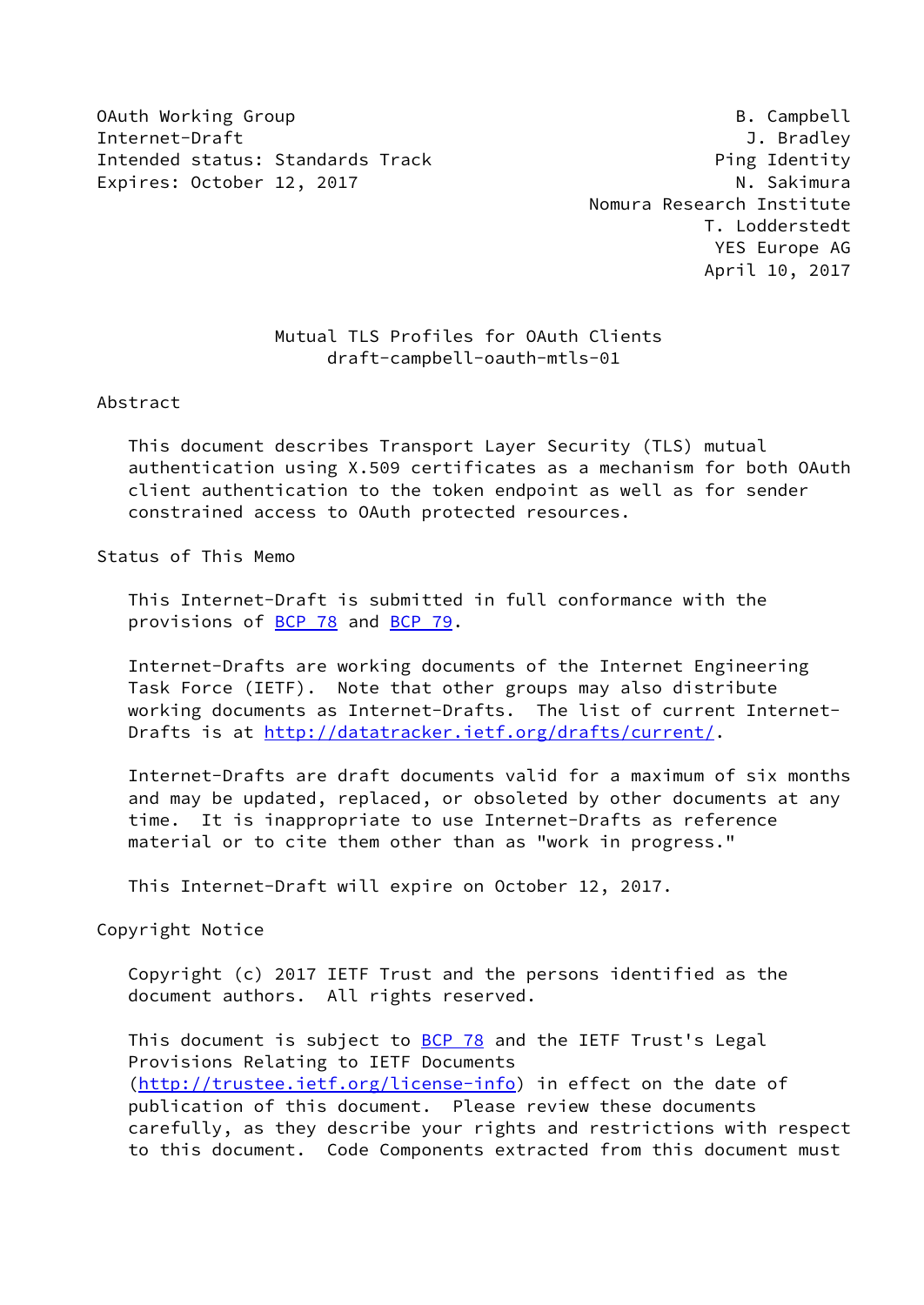Campbell, et al. Expires October 12, 2017 [Page 1]

```
Internet-Draft MTLSPOC April 2017
```
 include Simplified BSD License text as described in Section 4.e of the Trust Legal Provisions and are provided without warranty as described in the Simplified BSD License.

# Table of Contents

|                                                                 | $\overline{2}$            |
|-----------------------------------------------------------------|---------------------------|
| Requirements Notation and Conventions<br>1.1.                   |                           |
| $2.$ Mutual TLS for Client Authentication                       | $\frac{3}{3}$             |
| Mutual TLS Client Authentication to the Token Endpoint.<br>2.1. |                           |
| Authorization Server Metadata<br>2.2.                           | $\overline{4}$            |
| Dynamic Client Registration<br>2.3.                             | $\overline{4}$            |
| 3. Mutual TLS Sender Constrained Resources Access               | $\overline{4}$            |
| 3.1. X.509 Certificate SHA-256 Thumbprint Confirmation Method   |                           |
|                                                                 | $\overline{5}$            |
| 4.                                                              | $\underline{6}$           |
| $\underline{4.1}$ . JWT Confirmation Methods Registration       | $\underline{6}$           |
| Registry Contents<br>4.1.1.                                     | 6                         |
| $4.2$ . Token Endpoint Authentication Method Registration       | $\underline{6}$           |
| Registry Contents<br>4.2.1.                                     | $\underline{6}$           |
| 4.3. OAuth Dynamic Client Registration Metadata Registration.   | 6                         |
| Registry Contents<br>4.3.1.                                     | 6                         |
|                                                                 | $\underline{\mathcal{I}}$ |
| TLS Versions and Best Practices<br>5.1.                         | $\underline{\mathcal{I}}$ |
| $5.2$ . Client Identity Binding                                 | $\overline{1}$            |
|                                                                 | $\underline{\mathcal{I}}$ |
| Normative References<br>6.1.                                    | $\underline{\mathcal{I}}$ |
| 6.2. Informative References                                     | $\underline{8}$           |
|                                                                 | 9                         |
| Appendix B. Document(s) History                                 | 9                         |
|                                                                 | 10                        |
|                                                                 |                           |

# <span id="page-1-0"></span>[1](#page-1-0). Introduction

 This document describes Transport Layer Security (TLS) mutual authentication using X.509 certificates as a mechanism for both OAuth client authentication to the token endpoint as well as for sender constrained access to OAuth protected resources.

The OAuth 2.0 Authorization Framework [[RFC6749](https://datatracker.ietf.org/doc/pdf/rfc6749)] defines a shared secret method of client authentication but also allows for the definition and use of additional client authentication mechanisms when interacting with the authorization server's token endpoint.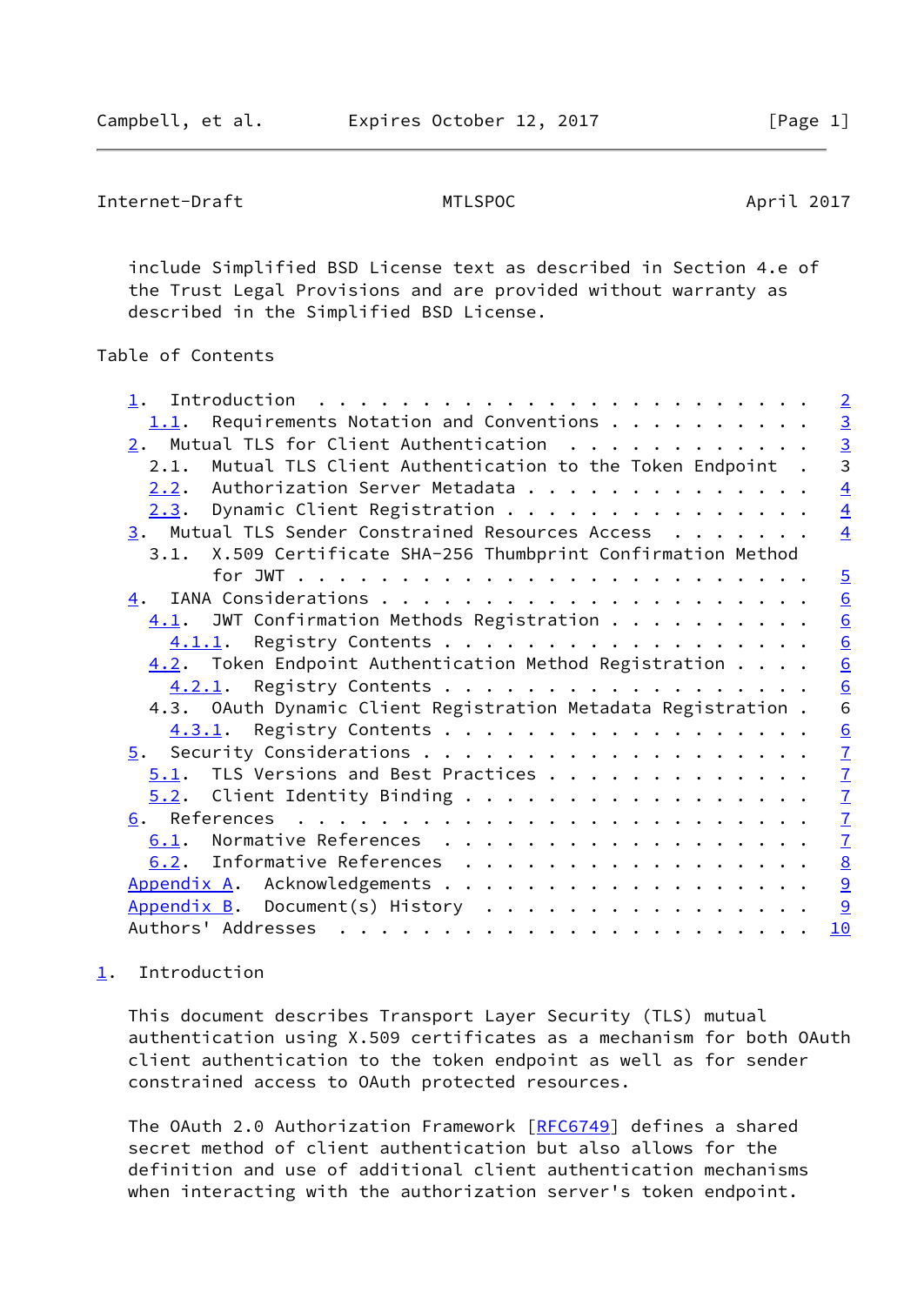This document describes an additional mechanism of client authentication utilizing mutual TLS [\[RFC5246](https://datatracker.ietf.org/doc/pdf/rfc5246)] certificate-based authentication, which provides better security characteristics than shared secrets.

| Campbell, et al. | Expires October 12, 2017 | [Page 2] |
|------------------|--------------------------|----------|
|                  |                          |          |

<span id="page-2-1"></span>Internet-Draft MTLSPOC April 2017

 Mutual TLS sender constrained access to protected resources ensures that only the party in possession of the private key corresponding to the certificate can utilize the access token to get access to the associated resources. Such a constraint is unlike the case of the basic bearer token described in [\[RFC6750](https://datatracker.ietf.org/doc/pdf/rfc6750)], where any party in possession of the access token can use it to access the associated resources. Mutual TLS sender constrained access prevents the use of stolen access tokens by binding the access token to the client's certificate.

 Mutual TLS sender constrained access tokens and mutual TLS client authentication are distinct mechanisms that don't necessarily need to be deployed together.

<span id="page-2-0"></span>[1.1](#page-2-0). Requirements Notation and Conventions

 The key words "MUST", "MUST NOT", "REQUIRED", "SHALL", "SHALL NOT", "SHOULD", "SHOULD NOT", "RECOMMENDED", "NOT RECOMMENDED", "MAY", and "OPTIONAL" in this document are to be interpreted as described in [RFC](https://datatracker.ietf.org/doc/pdf/rfc2119) [2119](https://datatracker.ietf.org/doc/pdf/rfc2119) [\[RFC2119](https://datatracker.ietf.org/doc/pdf/rfc2119)].

<span id="page-2-2"></span>[2](#page-2-2). Mutual TLS for Client Authentication

<span id="page-2-3"></span>[2.1](#page-2-3). Mutual TLS Client Authentication to the Token Endpoint

 The following section defines, as an extension of OAuth 2.0, Section [2.3 \[RFC6749\]](https://datatracker.ietf.org/doc/pdf/rfc6749#section-2.3), the use of mutual TLS as client credentials. The requirement of mutual TLS for client authentications is determined by the authorization server based on policy or configuration for the given client (regardless of whether the client was dynamically registered or statically configured or otherwise established). OAuth 2.0 requires that access token requests by the client to the token endpoint use TLS. In order to utilize TLS for client authentication, the TLS connection MUST have been established or reestablished with mutual X.509 certificate authentication (i.e. the Client Certificate and Certificate Verify messages are sent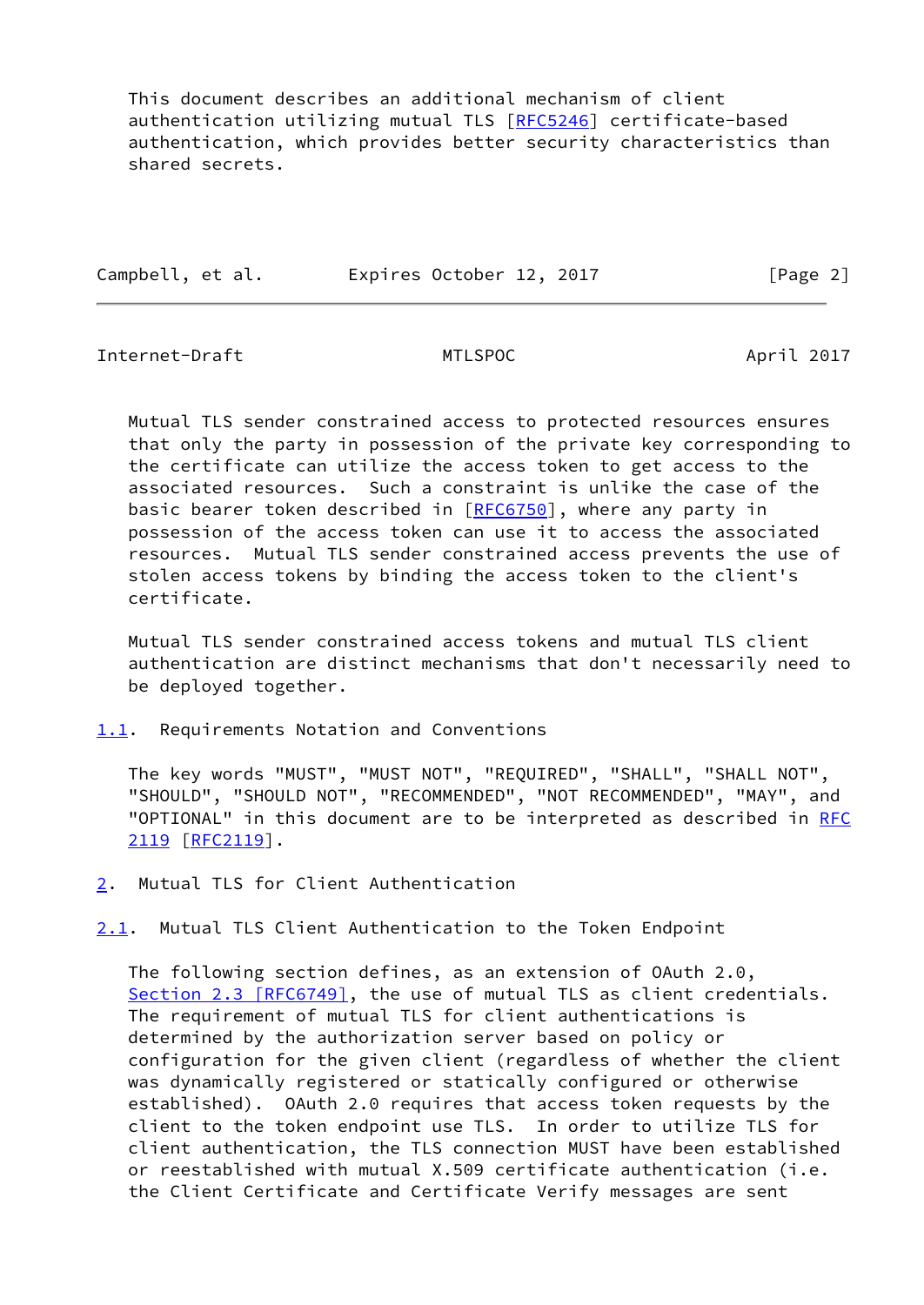during the TLS Handshake [\[RFC5246](https://datatracker.ietf.org/doc/pdf/rfc5246)]).

 For all access token requests to the token endpoint, regardless of the grant type used, the client MUST include the "client\_id" parameter, described in OAuth 2.0, Section [2.2 \[RFC6749\].](https://datatracker.ietf.org/doc/pdf/rfc6749#section-2.2) The presence of the "client\_id" parameter enables the authorization server to easily identify the client independently from the content of the certificate and allows for trust models to vary as appropriate for a given deployment. The authorization server can locate the client configuration by the client identifier and check the certificate presented in the TLS Handshake against the expected credentials for that client. As described in **Section 5.2**, the

Campbell, et al. Expires October 12, 2017 [Page 3]

<span id="page-3-1"></span>Internet-Draft MTLSPOC April 2017

 authorization server MUST enforce some method of binding a certificate to a client.

<span id="page-3-0"></span>[2.2](#page-3-0). Authorization Server Metadata

"tls client auth" is used as a new value of the "token\_endpoint\_auth\_methods\_supported" metadata parameter to indicate server support for mutual TLS as a client authentication method in authorization server metadata such as [\[OpenID.Discovery](#page-8-1)] and  $[I-D.ietf-auth-discovery]$ .

<span id="page-3-2"></span>[2.3](#page-3-2). Dynamic Client Registration

 This draft adds the following values and metadata parameters to the OAuth 2.0 Dynamic Client Registration [[RFC7591](https://datatracker.ietf.org/doc/pdf/rfc7591)].

 The value "tls\_client\_auth" is used to indicate the client's intention to use mutual TLS as an authentication method to the token endpoint for the "token\_endpoint\_auth\_method" client metadata field.

 For authorization servers that associate certificates with clients using subject information in the certificate, the following two new string metadata parameters can be used:

 tls\_client\_auth\_subject\_dn The expected subject distinguished name of the client certificate can be represented using "tls client auth subject dn".

tls\_client\_auth\_issuer\_dn The metadata parameter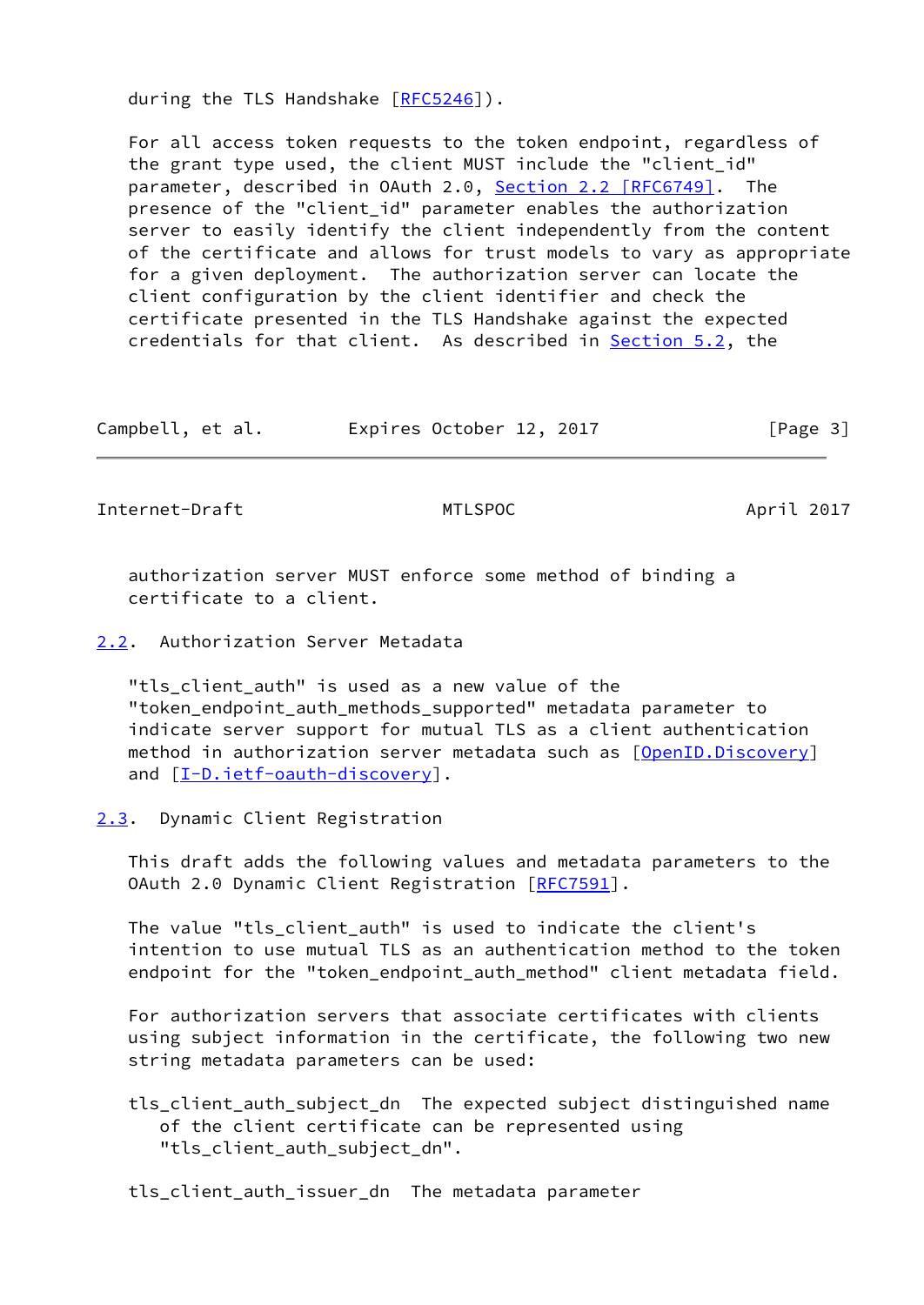"tls client auth issuer dn" can optionally be used to constrain the expected distinguished name of the root issuer of the client certificate.

 For authorization servers that use the key or full certificate to associate clients with certificate, the existing "jwks\_uri" or "jwks" metadata parameters from [\[RFC7591](https://datatracker.ietf.org/doc/pdf/rfc7591)] shall be used.

<span id="page-4-0"></span>[3](#page-4-0). Mutual TLS Sender Constrained Resources Access

 When mutual TLS X.509 client certificate authentication is used at the token endpoint, the authorization server is able to bind the issued access token to the client certificate. Such a binding is accomplished by associating a hash of the certificate with the token in a way that can be accessed by the protected resource, such as embedding the certificate hash in the issued access token directly, using the syntax described in  $Section 3.1$ , or through token introspection [[RFC7662](https://datatracker.ietf.org/doc/pdf/rfc7662)]. The specific method for associating the certificate with the access token is determined by the authorization

| Campbell, et al. | Expires October 12, 2017 |  | [Page 4] |
|------------------|--------------------------|--|----------|
|------------------|--------------------------|--|----------|

<span id="page-4-1"></span>Internet-Draft MTLSPOC April 2017

 server and the protected resource, and is beyond the scope for this specification.

 The client makes protected resource requests as described in [\[RFC6750](https://datatracker.ietf.org/doc/pdf/rfc6750)], however, those requests MUST be made over a mutually authenticated TLS connection using the same certificate that was used to authenticate to the token endpoint.

 The protected resource MUST obtain the client certificate used for TLS authentication and MUST verify that the hash of that certificate exactly matches the hash of the certificate associated with the access token. If the hash values do not match, the resource access attempt MUST be rejected with an error.

<span id="page-4-2"></span>[3.1](#page-4-2). X.509 Certificate SHA-256 Thumbprint Confirmation Method for JWT

 When access tokens are represented as a JSON Web Tokens (JWT)[\[RFC7519](https://datatracker.ietf.org/doc/pdf/rfc7519)], the certificate hash information SHOULD be represented using the "x5t#S256" confirmation method member defined herein.

To represent the hash of a certificate in a JWT, this specification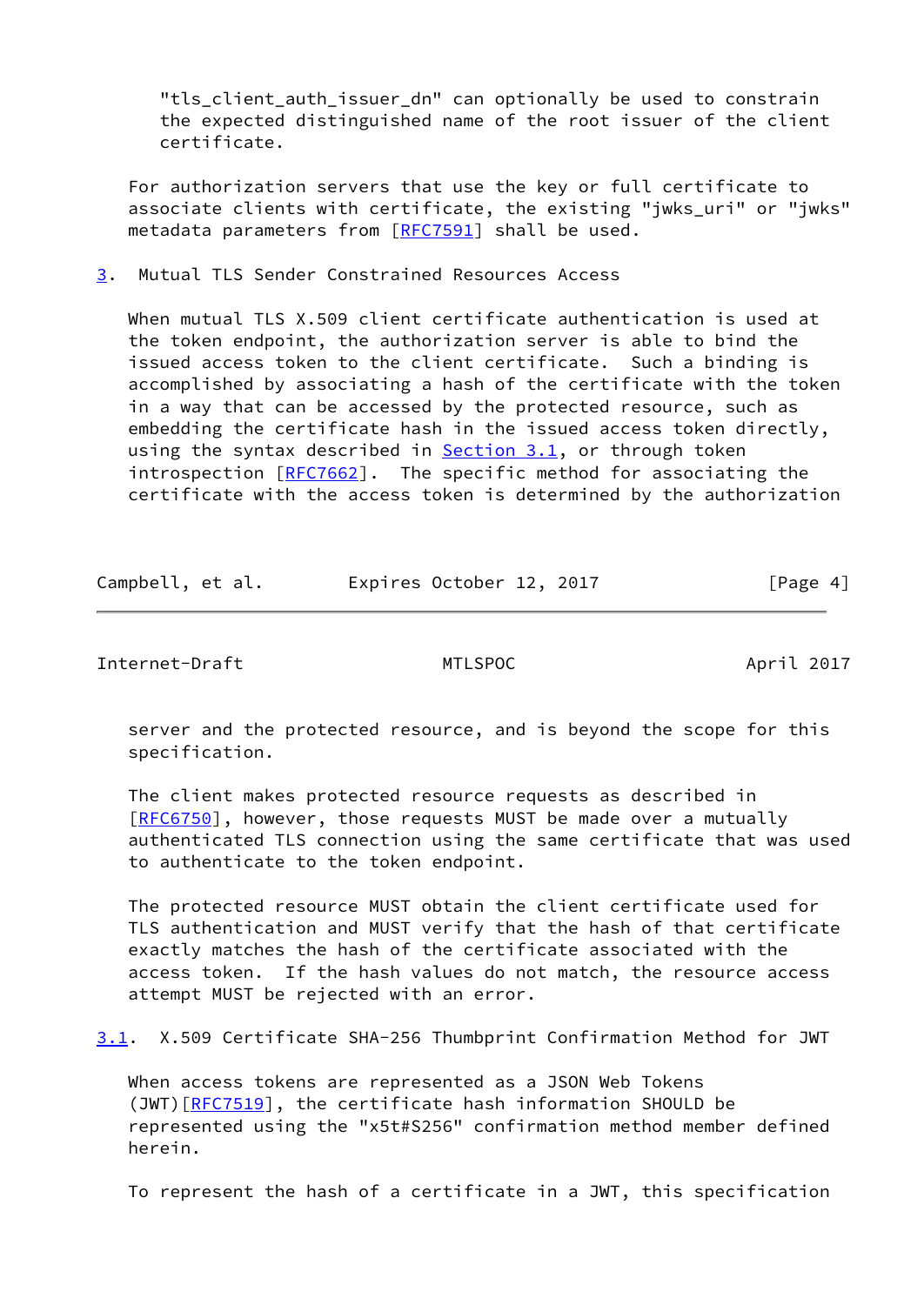defines the new JWT Confirmation Method [RFC 7800](https://datatracker.ietf.org/doc/pdf/rfc7800) [\[RFC7800](https://datatracker.ietf.org/doc/pdf/rfc7800)] member "x5t#S256" for the X.509 Certificate SHA-256 Thumbprint. The value of the "x5t#S256" member is a base64url-encoded SHA-256[SHS] hash (a.k.a. thumbprint or digest) of the DER encoding of the X.509 certificate[RFC5280] (note that certificate thumbprints are also sometimes also known as certificate fingerprints).

 The following is an example of a JWT payload containing an "x5t#S256" certificate thumbprint confirmation method.

```
 {
   "iss": "https://server.example.com",
   "aud": "https://resource.example.org",
   "sub": "ty.webb@example.com",
   "exp": "1493726400",
   "nbf": "1493722800",
   "cnf":{
     "x5t#S256": "bwcK0esc3ACC3DB2Y5_lESsXE8o9ltc05O89jdN-dg2"
   }
 }
```
Figure 1: Example claims of a Certificate Thumbprint Constrained JWT.

| Campbell, et al. | Expires October 12, 2017 | [Page 5] |
|------------------|--------------------------|----------|
|------------------|--------------------------|----------|

<span id="page-5-1"></span>Internet-Draft MTLSPOC April 2017

<span id="page-5-0"></span>[4](#page-5-0). IANA Considerations

<span id="page-5-2"></span>[4.1](#page-5-2). JWT Confirmation Methods Registration

 This specification requests registration of the following value in the IANA "JWT Confirmation Methods" registry [*IANA.JWT.Claims*] for JWT "cnf" member values established by [\[RFC7800](https://datatracker.ietf.org/doc/pdf/rfc7800)].

<span id="page-5-3"></span>[4.1.1](#page-5-3). Registry Contents

- o Confirmation Method Value: "x5t#S256"
- o Confirmation Method Description: X.509 Certificate SHA-256 Thumbprint
- o Change Controller: IESG
- o Specification Document(s): [Section 3.1](#page-4-2) of [[ this specification ]]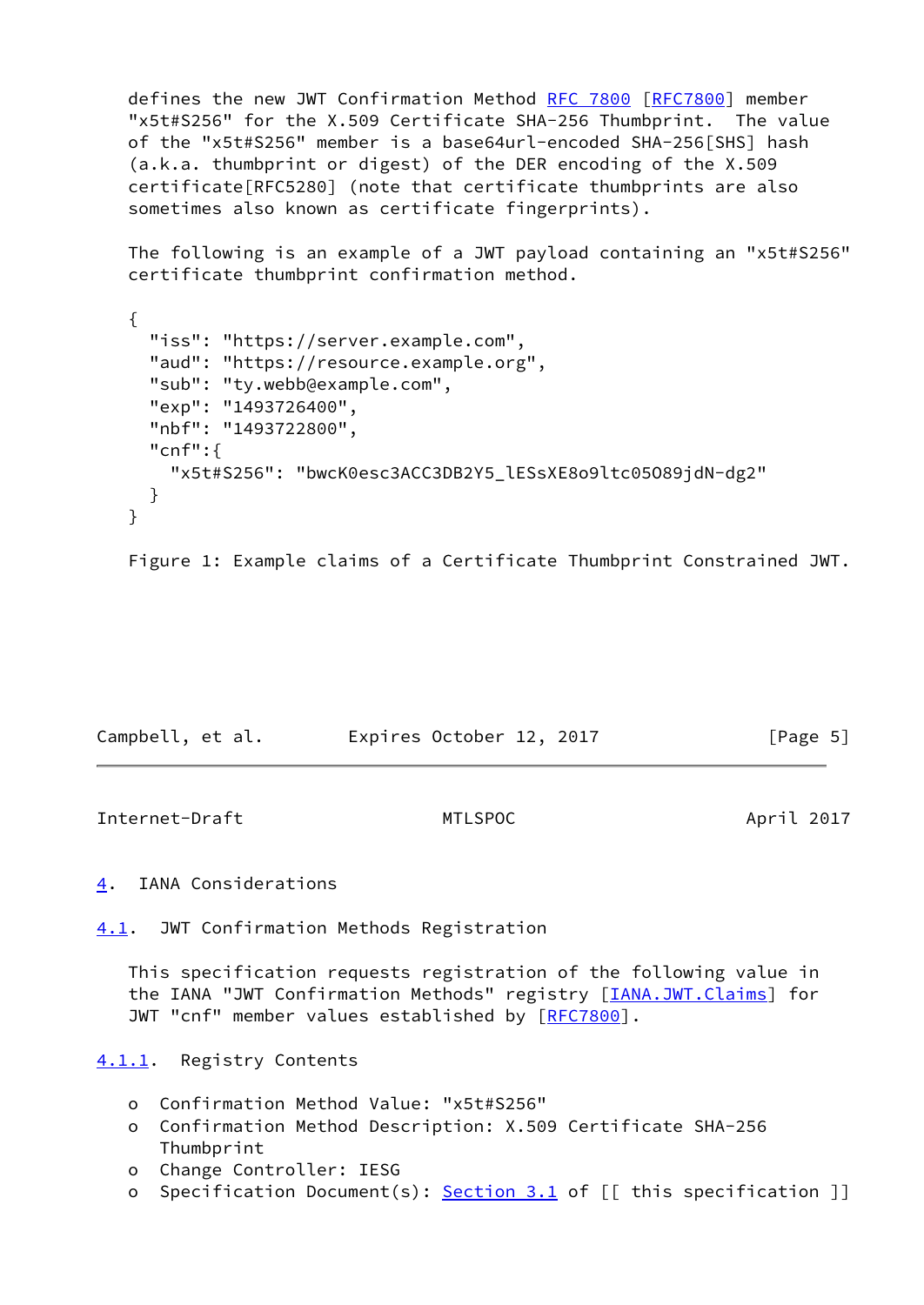# <span id="page-6-0"></span>[4.2](#page-6-0). Token Endpoint Authentication Method Registration

 This specification requests registration of the following value in the IANA "OAuth Token Endpoint Authentication Methods" registry [\[IANA.OAuth.Parameters](#page-8-4)] established by [\[RFC7591](https://datatracker.ietf.org/doc/pdf/rfc7591)].

<span id="page-6-1"></span>[4.2.1](#page-6-1). Registry Contents

- o Token Endpoint Authentication Method Name: "tls\_client\_auth"
- o Change Controller: IESG
- o Specification Document(s): [Section 2.2](#page-3-0) of [[ this specification ]]

<span id="page-6-6"></span>[4.3](#page-6-6). OAuth Dynamic Client Registration Metadata Registration

 This specification requests registration of the following client metadata definitions in the IANA "OAuth Dynamic Client Registration Metadata" registry [[IANA.OAuth.Parameters\]](#page-8-4) established by [[RFC7591](https://datatracker.ietf.org/doc/pdf/rfc7591)]:

<span id="page-6-2"></span>[4.3.1](#page-6-2). Registry Contents

- o Client Metadata Name: "tls\_client\_auth\_subject\_dn"
- o Client Metadata Description: String value specifying the expected subject distinguished name of the client certificate.
- o Change Controller: IESG
- o Specification Document(s): [Section 2.3](#page-3-2) of [[ this specification ]]
- o Client Metadata Name: "tls\_client\_auth\_issuer\_dn"
- o Client Metadata Description: String value specifying the expected distinguished name of the root issuer of the client certificate
- o Change Controller: IESG
- o Specification Document(s): [Section 2.3](#page-3-2) of [[ this specification ]]

| Campbell, et al. | Expires October 12, 2017 | [Page 6] |
|------------------|--------------------------|----------|
|------------------|--------------------------|----------|

<span id="page-6-4"></span>Internet-Draft MTLSPOC April 2017

- <span id="page-6-3"></span>[5](#page-6-3). Security Considerations
- <span id="page-6-5"></span>[5.1](#page-6-5). TLS Versions and Best Practices

TLS 1.2 [\[RFC5246](https://datatracker.ietf.org/doc/pdf/rfc5246)] is cited in this document because, at the time of writing, it is latest version that is widely deployed. However, this document is applicable with other TLS versions supporting certificate-based client authentication. Implementation security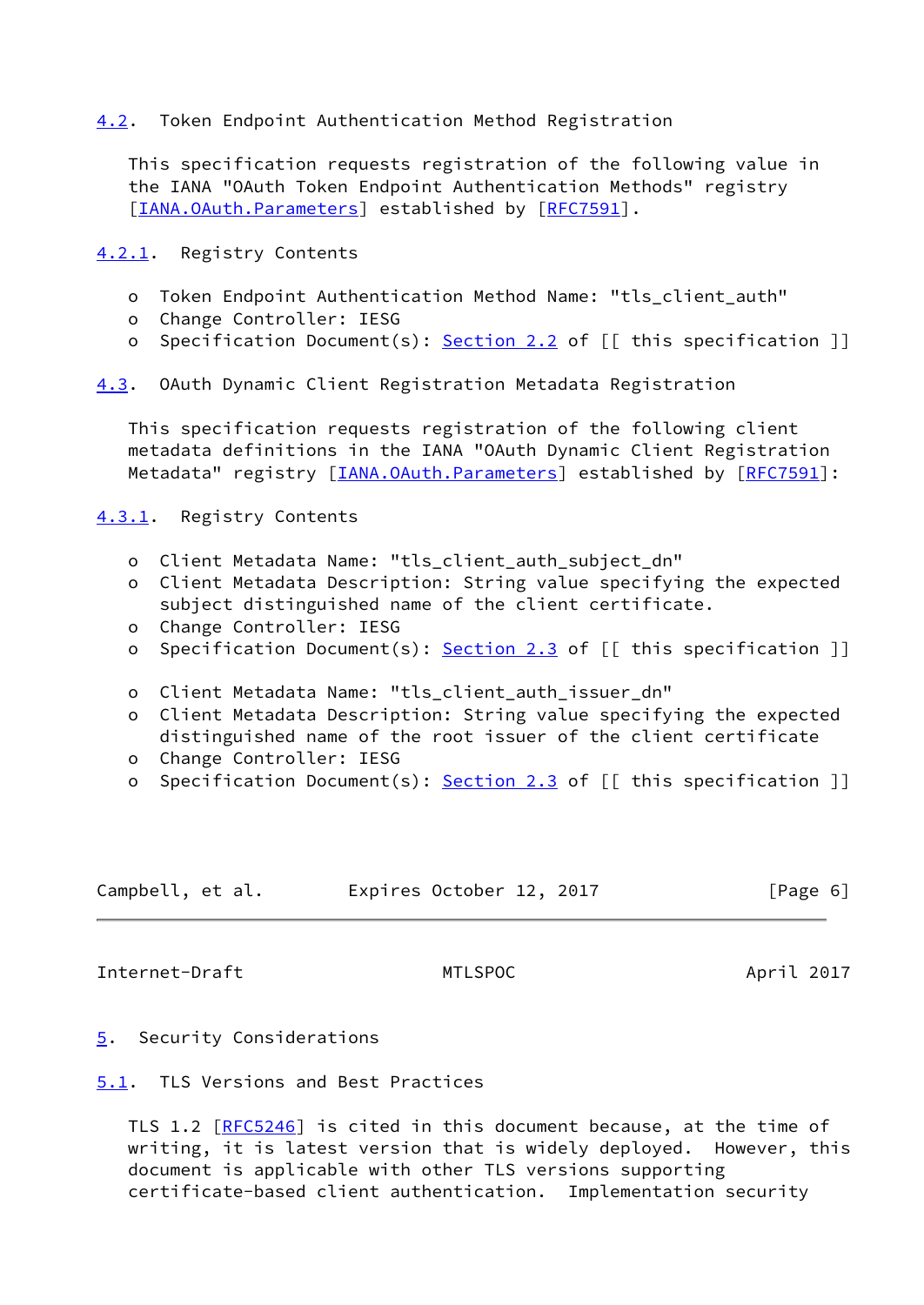considerations for TLS, including version recommendations, can be found in Recommendations for Secure Use of Transport Layer Security (TLS) and Datagram Transport Layer Security (DTLS) [[BCP195](#page-7-4)].

## <span id="page-7-0"></span>[5.2](#page-7-0). Client Identity Binding

 No specific method of binding a certificate to a client identifier at the token endoint is prescribed by this document. However, some method MUST be employed so that, in addition to proving possession of the private key corresponding to the certificate, the client identity is also bound to the certificate. One such binding would be to configure for the client a value that the certificate must contain in the subject field or the subjectAltName extension and possibly a restricted set of trust anchors. An alternative method would be to configure a public key for the client directly that would have to match the subject public key info of the certificate.

<span id="page-7-1"></span>[6](#page-7-1). References

<span id="page-7-2"></span>[6.1](#page-7-2). Normative References

- <span id="page-7-4"></span> [BCP195] Sheffer, Y., Holz, R., and P. Saint-Andre, "Recommendations for Secure Use of Transport Layer Security (TLS) and Datagram Transport Layer Security (DTLS)", [BCP 195,](https://datatracker.ietf.org/doc/pdf/bcp195) [RFC 7525](https://datatracker.ietf.org/doc/pdf/rfc7525), DOI 10.17487/RFC7525, May 2015, [<http://www.rfc-editor.org/info/bcp195>](http://www.rfc-editor.org/info/bcp195).
- [RFC2119] Bradner, S., "Key words for use in RFCs to Indicate Requirement Levels", [BCP 14](https://datatracker.ietf.org/doc/pdf/bcp14), [RFC 2119](https://datatracker.ietf.org/doc/pdf/rfc2119), DOI 10.17487/RFC2119, March 1997, <<http://www.rfc-editor.org/info/rfc2119>>.
- [RFC5246] Dierks, T. and E. Rescorla, "The Transport Layer Security (TLS) Protocol Version 1.2", [RFC 5246](https://datatracker.ietf.org/doc/pdf/rfc5246), DOI 10.17487/RFC5246, August 2008, <<http://www.rfc-editor.org/info/rfc5246>>.

Campbell, et al. Expires October 12, 2017 [Page 7]

<span id="page-7-3"></span>Internet-Draft MTLSPOC April 2017

[RFC5280] Cooper, D., Santesson, S., Farrell, S., Boeyen, S.,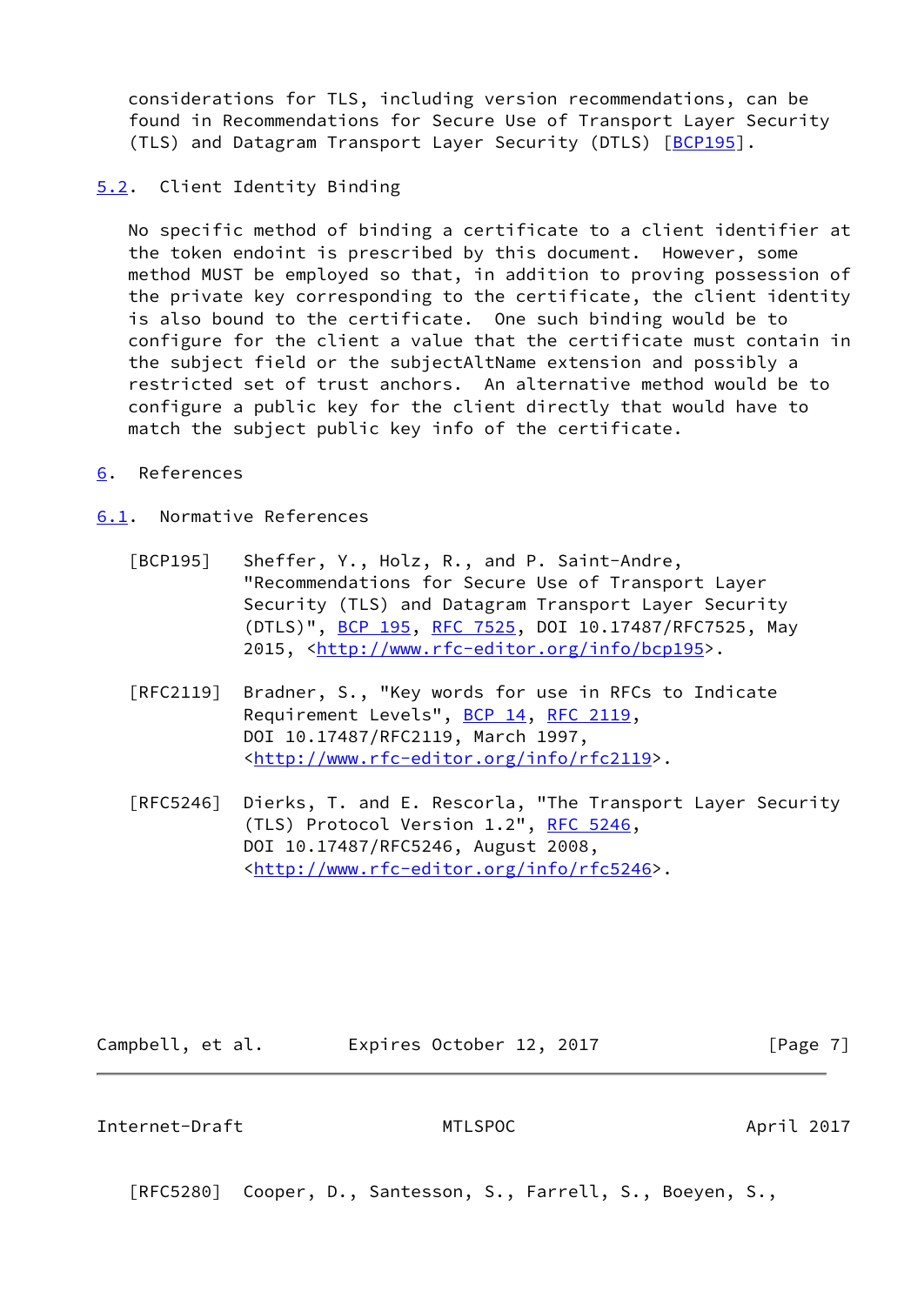Housley, R., and W. Polk, "Internet X.509 Public Key Infrastructure Certificate and Certificate Revocation List (CRL) Profile", [RFC 5280,](https://datatracker.ietf.org/doc/pdf/rfc5280) DOI 10.17487/RFC5280, May 2008, <<http://www.rfc-editor.org/info/rfc5280>>.

- [RFC6749] Hardt, D., Ed., "The OAuth 2.0 Authorization Framework", [RFC 6749,](https://datatracker.ietf.org/doc/pdf/rfc6749) DOI 10.17487/RFC6749, October 2012, <<http://www.rfc-editor.org/info/rfc6749>>.
- [RFC6750] Jones, M. and D. Hardt, "The OAuth 2.0 Authorization Framework: Bearer Token Usage", [RFC 6750,](https://datatracker.ietf.org/doc/pdf/rfc6750) DOI 10.17487/RFC6750, October 2012, <<http://www.rfc-editor.org/info/rfc6750>>.
- [RFC7800] Jones, M., Bradley, J., and H. Tschofenig, "Proof-of- Possession Key Semantics for JSON Web Tokens (JWTs)", [RFC 7800,](https://datatracker.ietf.org/doc/pdf/rfc7800) DOI 10.17487/RFC7800, April 2016, <<http://www.rfc-editor.org/info/rfc7800>>.
- [SHS] National Institute of Standards and Technology, "Secure Hash Standard (SHS)", FIPS PUB 180-4, March 2012, <[http://csrc.nist.gov/publications/fips/fips180-4/](http://csrc.nist.gov/publications/fips/fips180-4/fips-180-4.pdf) fips- $180-4.pdf$ .
- <span id="page-8-2"></span><span id="page-8-0"></span>[6.2](#page-8-0). Informative References
	- [I-D.ietf-oauth-discovery]

 Jones, M., Sakimura, N., and J. Bradley, "OAuth 2.0 Authorization Server Metadata", [draft-ietf-oauth](https://datatracker.ietf.org/doc/pdf/draft-ietf-oauth-discovery-04) [discovery-04](https://datatracker.ietf.org/doc/pdf/draft-ietf-oauth-discovery-04) (work in progress), August 2016.

<span id="page-8-3"></span>[IANA.JWT.Claims]

 IANA, "JSON Web Token Claims", <[http://www.iana.org/assignments/jwt>](http://www.iana.org/assignments/jwt).

- <span id="page-8-4"></span> [IANA.OAuth.Parameters] IANA, "OAuth Parameters", <[http://www.iana.org/assignments/oauth-parameters>](http://www.iana.org/assignments/oauth-parameters).
- <span id="page-8-1"></span>[OpenID.Discovery]

 Sakimura, N., Bradley, J., Jones, M., and E. Jay, "OpenID Connect Discovery 1.0", February 2014.

 [RFC7519] Jones, M., Bradley, J., and N. Sakimura, "JSON Web Token (JWT)", [RFC 7519,](https://datatracker.ietf.org/doc/pdf/rfc7519) DOI 10.17487/RFC7519, May 2015, <<http://www.rfc-editor.org/info/rfc7519>>.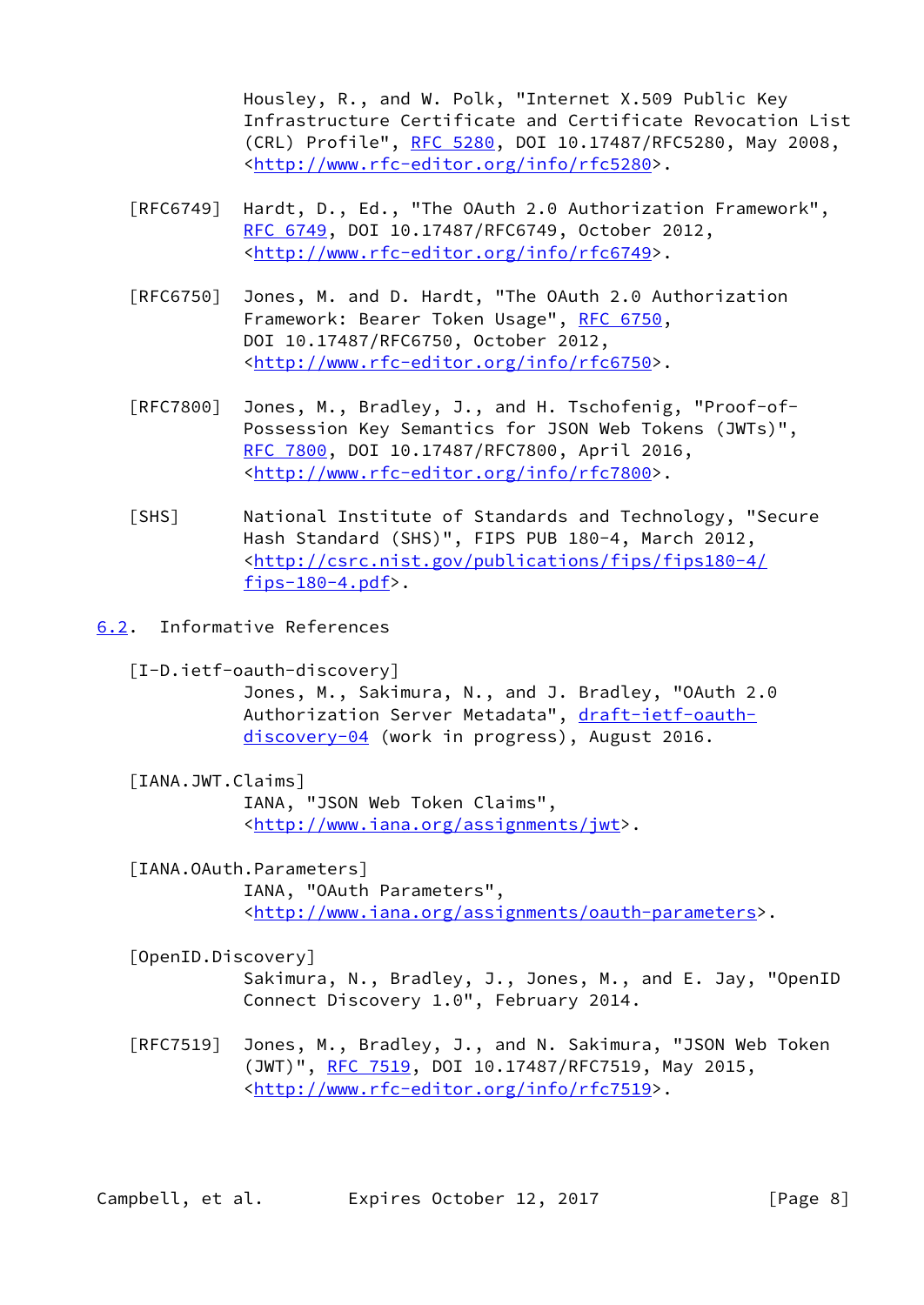<span id="page-9-1"></span>Internet-Draft MTLSPOC April 2017

- [RFC7591] Richer, J., Ed., Jones, M., Bradley, J., Machulak, M., and P. Hunt, "OAuth 2.0 Dynamic Client Registration Protocol", [RFC 7591,](https://datatracker.ietf.org/doc/pdf/rfc7591) DOI 10.17487/RFC7591, July 2015, <<http://www.rfc-editor.org/info/rfc7591>>.
- [RFC7662] Richer, J., Ed., "OAuth 2.0 Token Introspection", [RFC 7662,](https://datatracker.ietf.org/doc/pdf/rfc7662) DOI 10.17487/RFC7662, October 2015, <<http://www.rfc-editor.org/info/rfc7662>>.

<span id="page-9-0"></span>[Appendix A.](#page-9-0) Acknowledgements

 Scott "not Tomlinson" Tomilson and Matt Peterson were involved in the original design and development work on a mutual TLS client authentication implementation that informed some of the content of this document.

 Additionally, the authors would like to thank the following people for their input and contributions to the specification: Sergey Beryozkin, Vladimir Dzhuvinov, Samuel Erdtman, Phil Hunt, Sean Leonard, Kepeng Li, Jim Manico, Nov Matake, Sascha Preibisch, Justin Richer, Dave Tonge, and Hannes Tschofenig.

## <span id="page-9-2"></span>Appendix  $B$ . Document(s) History

[[ to be removed by the RFC Editor before publication as an RFC ]]

[draft-campbell-oauth-mtls-01](https://datatracker.ietf.org/doc/pdf/draft-campbell-oauth-mtls-01)

- o Fix some typos.
- o Add to the acknowledgements list.

[draft-campbell-oauth-mtls-00](https://datatracker.ietf.org/doc/pdf/draft-campbell-oauth-mtls-00)

- o Add a Mutual TLS sender constrained protected resource access method and a x5t#S256 cnf method for JWT access tokens (concepts taken in part from [draft-sakimura-oauth-jpop-04](https://datatracker.ietf.org/doc/pdf/draft-sakimura-oauth-jpop-04)).
- o Fixed "token\_endpoint\_auth\_methods\_supported" to "token\_endpoint\_auth\_method" for client metadata.
- o Add "tls\_client\_auth\_subject\_dn" and "tls\_client\_auth\_issuer\_dn" client metadata parameters and mention using "jwks uri" or "jwks".
- o Say that the authentication method is determined by client policy regardless of whether the client was dynamically registered or statically configured.
- o Expand acknowledgements to those that participated in discussions around [draft-campbell-oauth-tls-client-auth-00](https://datatracker.ietf.org/doc/pdf/draft-campbell-oauth-tls-client-auth-00)
- o Add Nat Sakimura and Torsten Lodderstedt to the author list.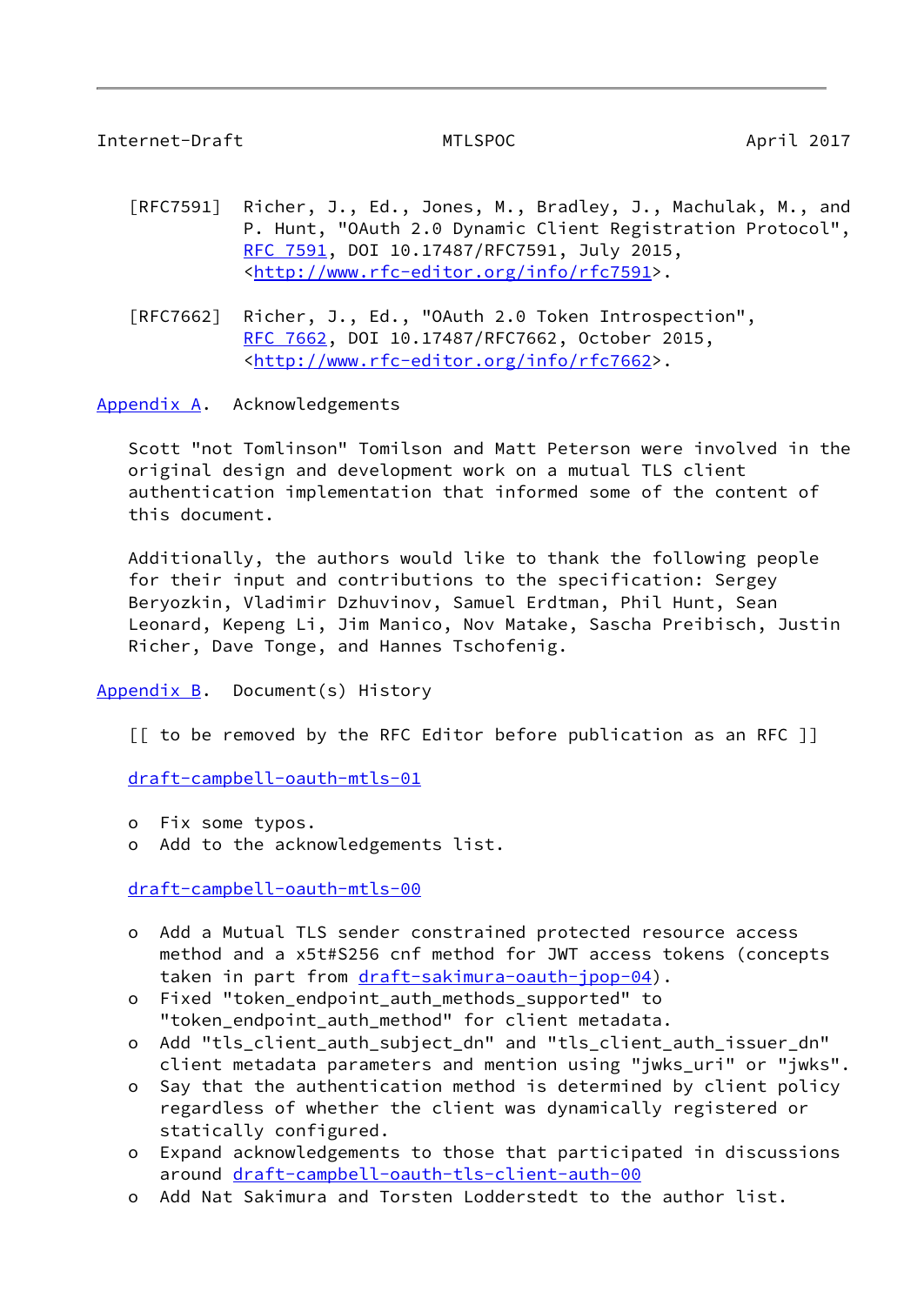# [draft-campbell-oauth-tls-client-auth-00](https://datatracker.ietf.org/doc/pdf/draft-campbell-oauth-tls-client-auth-00)

<span id="page-10-0"></span>

| Campbell, et al.                          | Expires October 12, 2017          | [Page 9]   |
|-------------------------------------------|-----------------------------------|------------|
| Internet-Draft                            | <b>MTLSPOC</b>                    | April 2017 |
| Initial draft.<br>$\Omega$                |                                   |            |
| Authors' Addresses                        |                                   |            |
| Brian Campbell<br>Ping Identity           |                                   |            |
|                                           | Email: brian.d.campbell@gmail.com |            |
| John Bradley<br>Ping Identity             |                                   |            |
| Email: ve7jtb@ve7jtb.com<br>URI:          | http://www.thread-safe.com/       |            |
| Nat Sakimura<br>Nomura Research Institute |                                   |            |
| Email: n-sakimura@nri.co.jp<br>URI:       | https://nat.sakimura.org/         |            |
| Torsten Lodderstedt<br>YES Europe AG      |                                   |            |
| Email: torsten@lodderstedt.net            |                                   |            |